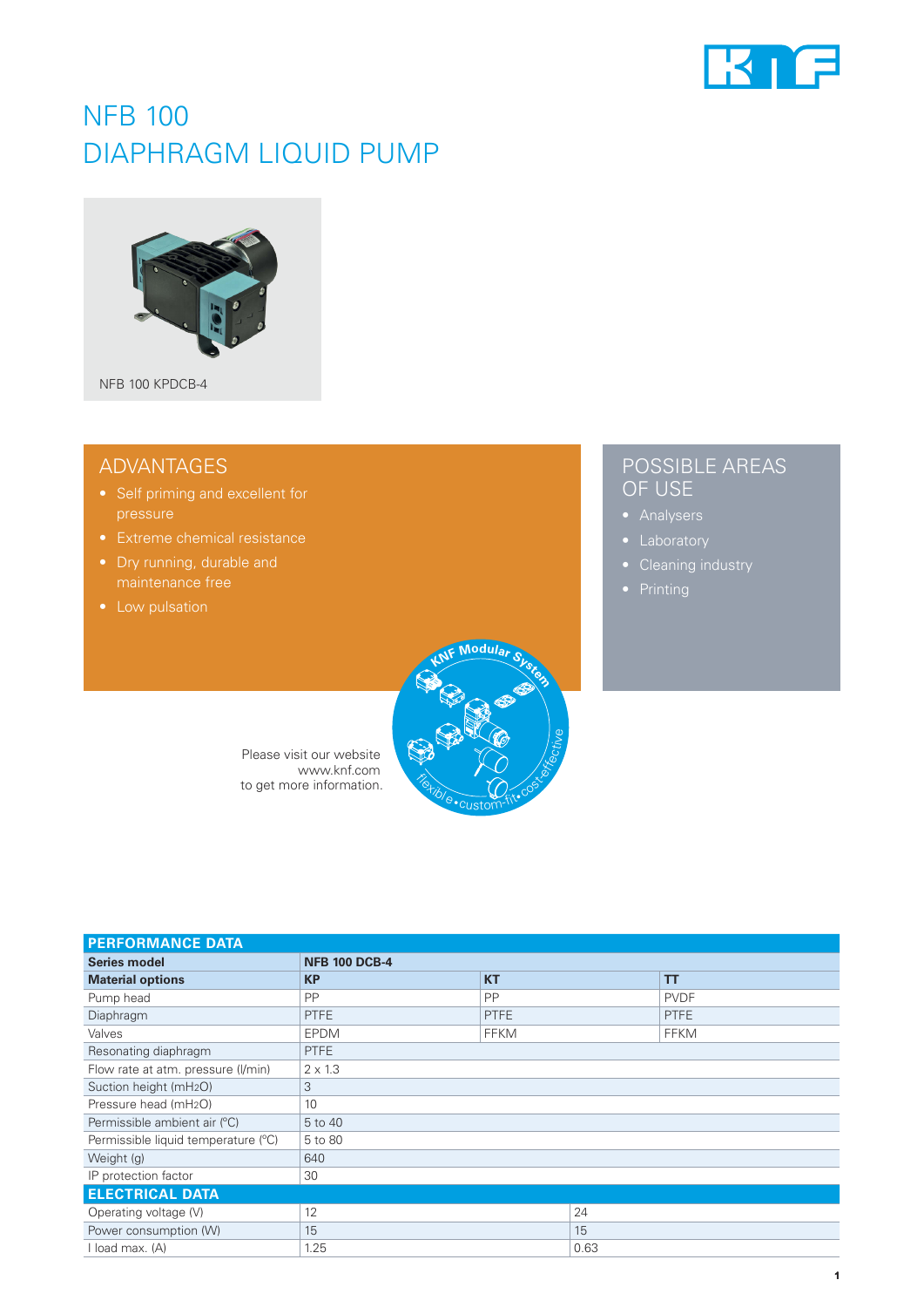# NFB 100 DCB-4

| <b>PERFORMANCE DATA</b> |                                                    |                                                  |                                                 |
|-------------------------|----------------------------------------------------|--------------------------------------------------|-------------------------------------------------|
| Series model            | <b>Flow rate</b><br>at atm.<br>pressure<br>(I/min) | Max.<br>suction<br>height<br>(mH <sub>2</sub> O) | Max.<br>pressure<br>head<br>(mH <sub>2</sub> O) |
| NFB 100 DCB-4           | $2 \times 1.3$                                     | 3                                                | 10                                              |



#### **NFB 100 DCB-4 FLOW CURVE (PER HEAD)**



**NFB 100 DCB-4 CONTROL CURVE (PER HEAD)**